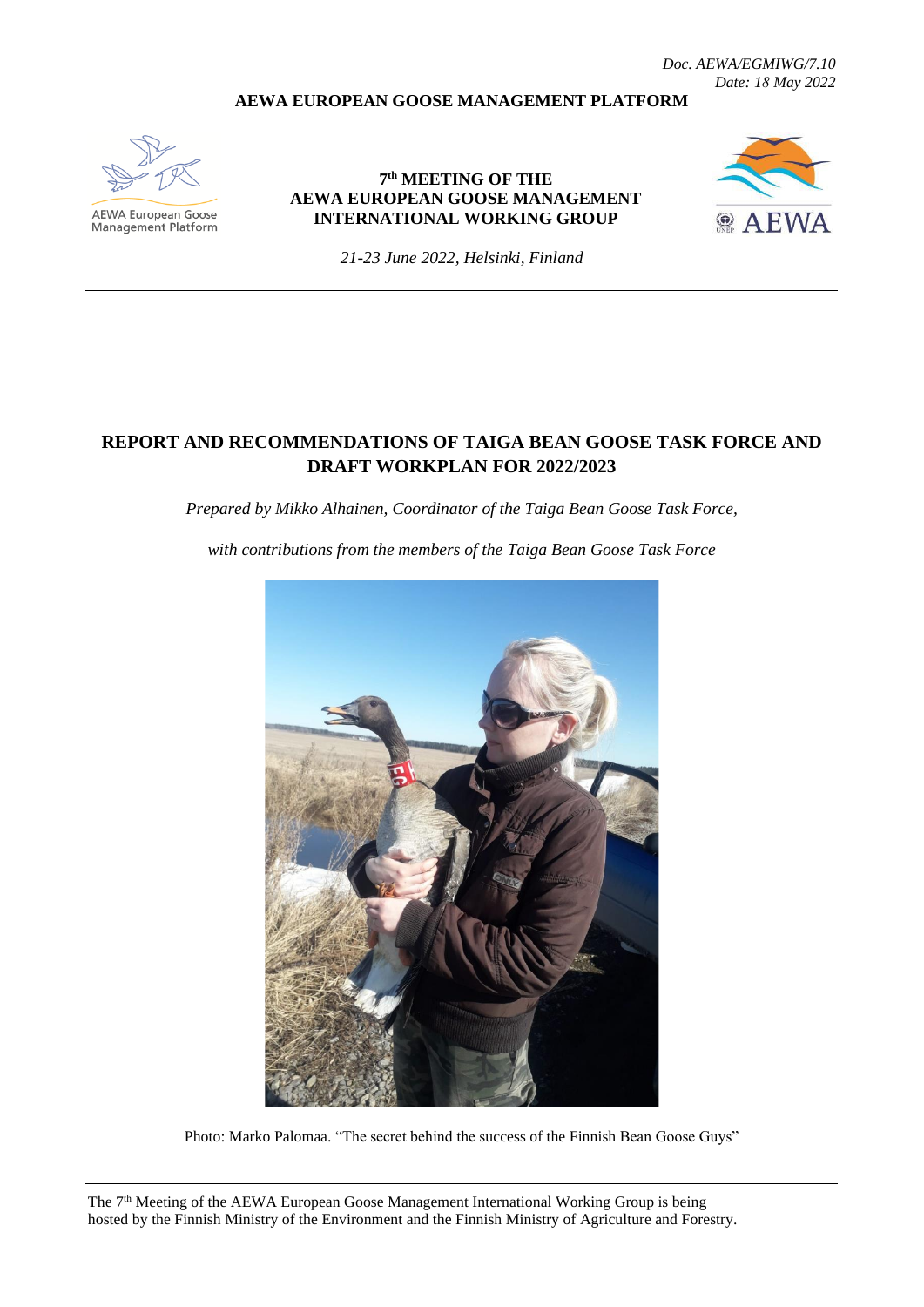#### **Summary:**

This document provides an overview of the status and key activities that the Taiga Bean Goose Task Force has undertaken since June 2021 until May 2022. In addition, a proposed list of recommendations is included as well as the proposed annual workplan for 2022/2023.

#### **Action requested from the EGM IWG:**

Take note of the task force report and recommendations and adopt the annual workplan

#### **Introduction**

According to Rule 29 of the European Goose Management International Working Group (EGM IWG) [Modus](http://www.unep-aewa.org/sites/default/files/document/aewa_egmiwg2_inf_4_egmiwg_modus_operandi.pdf)  [Operandi,](http://www.unep-aewa.org/sites/default/files/document/aewa_egmiwg2_inf_4_egmiwg_modus_operandi.pdf) the EGM IWG may establish species and/or thematic Task Forces as necessary to deal with the preparation and coordination of decision papers and background documents, as well as to deal with other specific tasks.

The Taiga Bean Goose Task Force (TBG TF) was established in early 2017, following the recommendations of the 2nd Meeting of the EGM IWG (EGM IWG2) in June 2017, in Copenhagen. Mr Mikko Alhainen was identified as the Coordinator for the TBG TF. The current membership of the TBG TF is indicated in Annex 1 to this document. In line with the Terms of Reference, the nomination of additional members to the Task Force is at the discretion of the National Government Representative of each Range State and the Coordinator of the Task Force.

At the 3rd Meeting of the EGM IWG (EGM IWG3) in June 2018, in Leeuwarden, the Netherlands, the TBG TF presented on the work progress since the establishment of the TF and presented recommendations to the EGM IWG, referring to document [AEWA/EGMIWG/3.13/Rev.1.](https://egmp.aewa.info/sites/default/files/meeting_files/documents/AEWA_EGM_IWG_3_13_TBG_TF_report_Rev.1.pdf) Range States agreed on the extension of the period of the Workplan for the implementation of non-AHM related actions of the AEWA Taiga Bean Goose ISSAP from 2017-2018 until 2020 with small amendments, as recommended by the TBG TF. Moreover, the EGM IWG agreed on the establishment of a thematic sub-group to the Task Force including external goose monitoring experts not currently members of the Task Force, for the development of a monitoring framework.

At the 4th Meeting of the EGM IWG (EGM IWG3) in June 2019, in Perth, Scotland, the TBG TF presented on the work progress since the IWG3 and presented recommendations to the EGM IWG, referring to document [AEWA/EGMIWG/4.11.](https://egmp.aewa.info/sites/default/files/meeting_files/documents/AEWA_EGM_IWG_4_11_TBG_TF.pdf) Range States agreed on the development steps on monitoring and population assessment at each Management Unit, based on the work of the thematic sub-group's work between IWG3 and IWG4.

At the 5<sup>th</sup> Meeting of the EGM IWG (EGM IWG4) in June 2020, online meeting, the TBG TF presented on the work progress since the IWG4 and presented recommendations to the EGM IWG, referring to document [AEWA/EGMIWG/5.9/Rev.1.](https://egmp.aewa.info/sites/default/files/meeting_files/documents/AEWA_EGM_IWG_5_9_TGB_TF_report_Rev.1.pdf) Range States agreed on the new non-AHM workplan, continuation of at least October and March counts for Central Management Unit and adopted the Integrated Population Model as the basis for Adaptive Harvest Management decisions.

At the 6<sup>th</sup> Meeting of the EGM IWG (EGM IWG5) in June 2021, online meeting, the TBG TF presented on the work progress since the EGM IWG5 and presented recommendations to the EGM IWG, referring to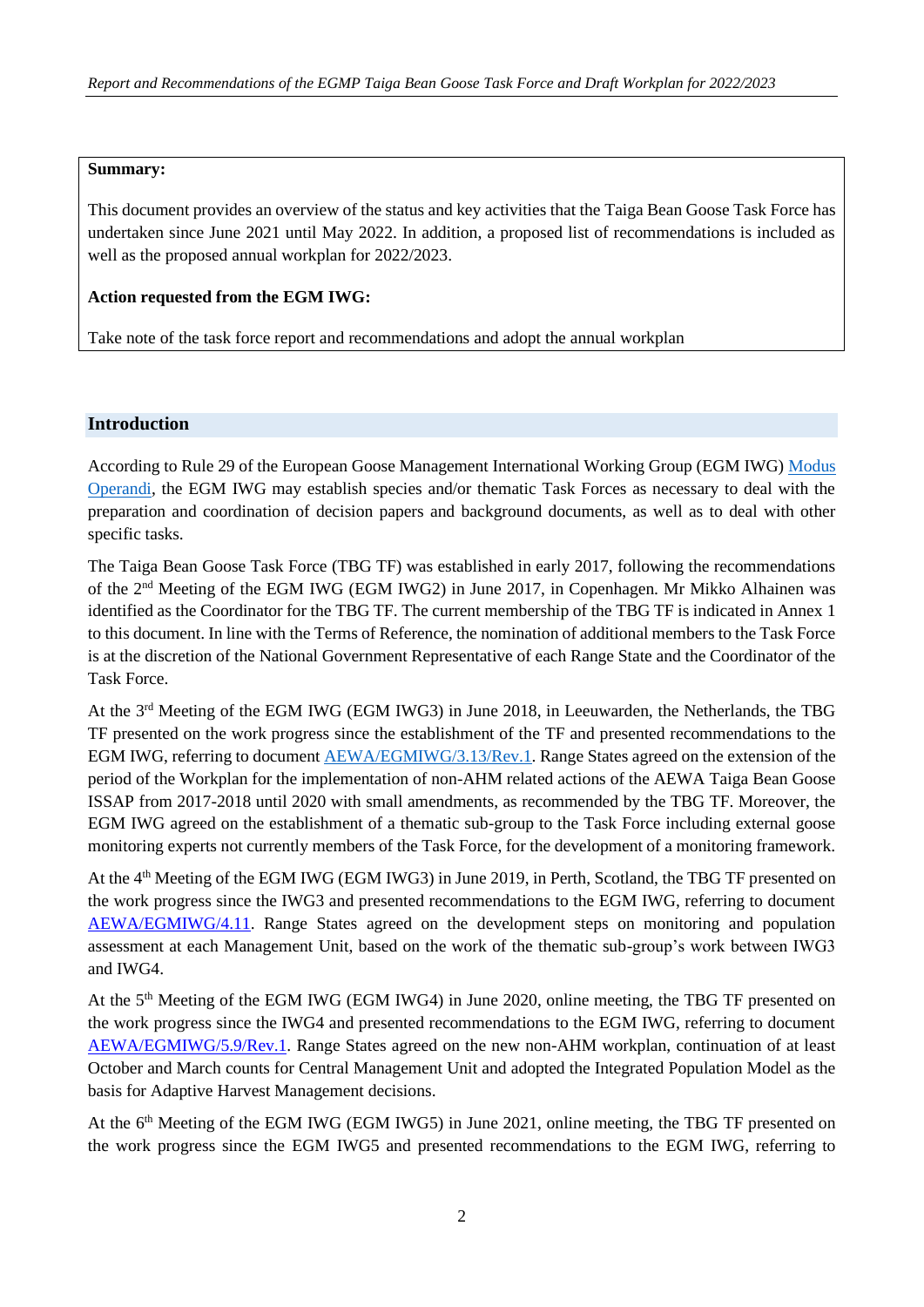document [AEWA/EGMIWG/6.8.](https://egmp.aewa.info/sites/default/files/meeting_files/documents/aewa_egm_iwg_6_8_TBG_TF_report_and_recommendations.pdf) Range States agreed on the extension of the non-AHM workplan and adopted the Final Integrated Population Model as the basis for Adaptive Harvest Management decisions.

This document provides an overview of the work that has taken place since the EGM IWG6 and the recommendations and workplan for the implementation of the AEWA International Single Species Action Plan (ISSAP) for the Taiga Bean Goose for 2022-2023.

#### **1. Status of the Task Force Membership**

Presently, the TBG TF has 16 members, representing six Range States and one Observer Organisation. Occasionally, representatives of Poland and Germany, as well as invited experts, join specific Task Force meetings. In addition, the EGMP Data Centre and the AEWA Secretariat are also represented in the Task Force.

Mr. Mikko Alhainen (FI) is the current Coordinator of the TBG TF.

Details of the current membership of the TBG TF is indicated in Annex 1 to this document. In line with the Terms of Reference, the nomination of additional members to the Task Force is at the discretion of the National Government Representative of each Range State, observer organizations and the Coordinator of the Task Force.

#### **2. Meetings**

Since no funding has been specifically allocated for the work of the TBG TF, communication and information exchange has been conducted via email, online meetings and the EGMP Workspace.

The Task Force had total of three meetings during the period between EGM IWG6 and EGM IWG7. Online meetings took place on 19 September 2021 and 22 March 2022. A face-to-face meeting is scheduled to take place on June 20th prior to the EGM IWG7 in Helsinki, Finland.

#### **3. Report of key activities and outcomes**

The work of the TBG TF was based on the mandates and tasks from EGM IWG6.

Recommendations to the EGM IWG6 are listed below and key outcomes by EGM IWG7 briefly described below each point respectively. Other key achievements on the implementation of the TBG ISSAP are mentioned for each Management Unit (MU).

- Continue the implementation of the non-AHM workplan.
	- $\circ$  Please refer to Annex 2 with details of implementation of the workplan, provided by the Range States represented in the TBG Task Force.
- Consider the nomination of a candidate from EMU Range States to the position of the EMU coordinator.
	- o No nominations received.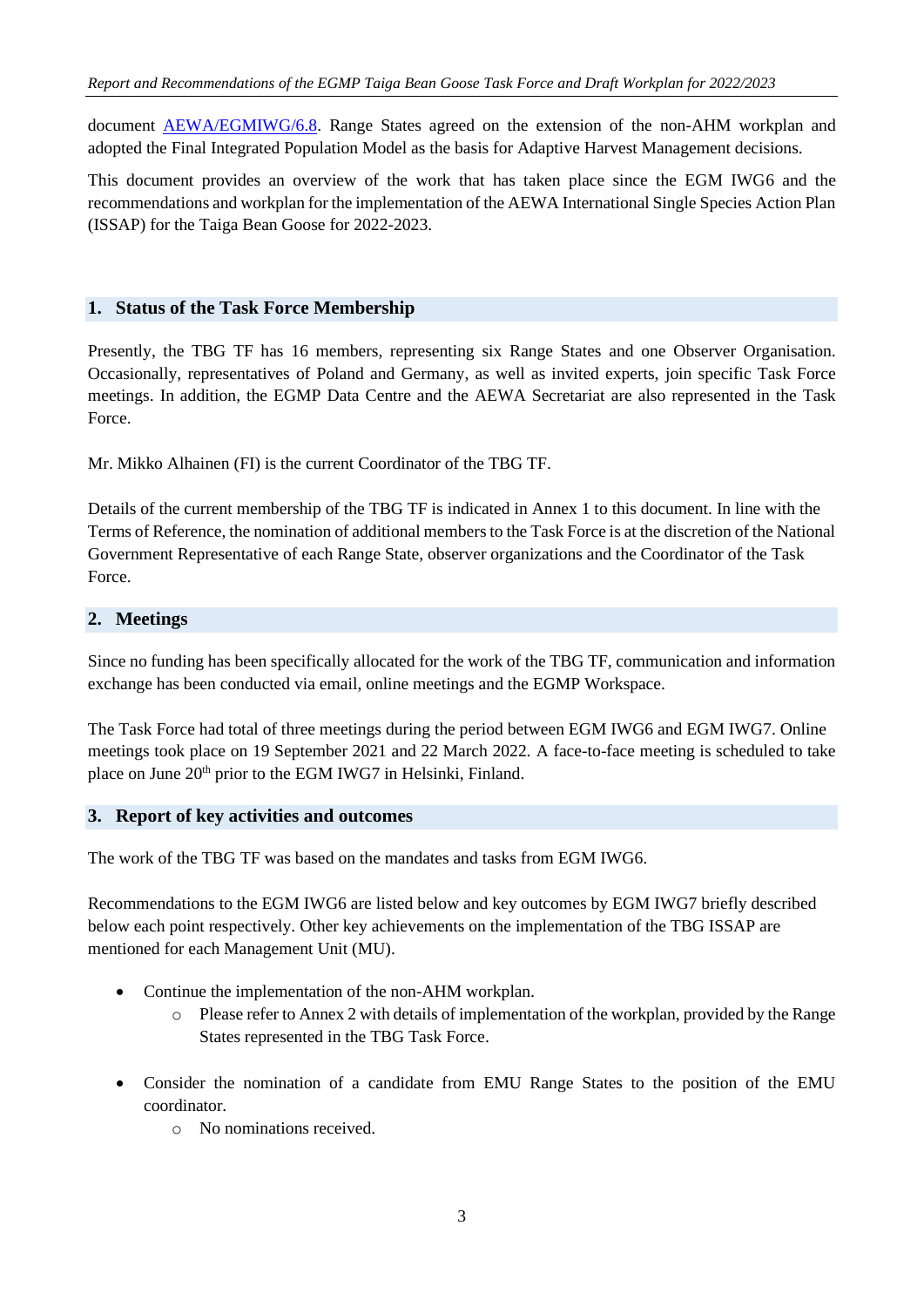- Strengthen and continue January counts in all MUs for the delineation of MUs in overlapping wintering areas & population size estimates.
	- o TBG counts in Poland and Germany have been strengthened and improved understanding of the population size is foreseen to be available in near future once results are published.
- Continue October and March counts in CMU to foreseeable future for the data generation for the IPM. Prepare to extend the coordinated counts to Finland and Denmark by 2023.
	- o October and March counts has been continued at the level possible under the travel restrictions of the COVID19.

#### **4. Recommendations**

- Strengthen and continue January counts in all MUs for the delineation of MUs in overlapping wintering areas & population size estimates.
- Continue October and March counts in CMU to foreseeable future for the data generation for the IPM. Prepare to extend the coordinated counts to Finland and Denmark by 2023.

#### **Adaptive Harvest Management**

• Recommendations provided on the basis of the population status and harvest assessment reports.

#### **5. Draft Workplan 2022/2023**

Following EGM IWG7, the Taiga Bean Goose Task Force will follow the same structure and template for the annual workplan, as used for the Greylag Goose and Barnacle Goose populations. This workplan shall be added to SharePoint and will include a specific workplan for the Taiga Bean Goose Task Force, cross-cutting actions, as well as national activities.

A total of three meetings are planned for the period between EGM IWG7 and EGM IWG8. If needed, additional meetings shall be scheduled.

- 1) September-October 2022:
	- o Organization and further planning of the TF activities based on outcomes of EGM IWG7
	- o Development of TBG annual workplan
- 2) February-March 2023:
	- o Update on agreed tasks and progress in relation to non-AHM workplan and other agreed work.
- 3) June 2023:
	- o Face-to-face meeting back-to-back with EGM IWG8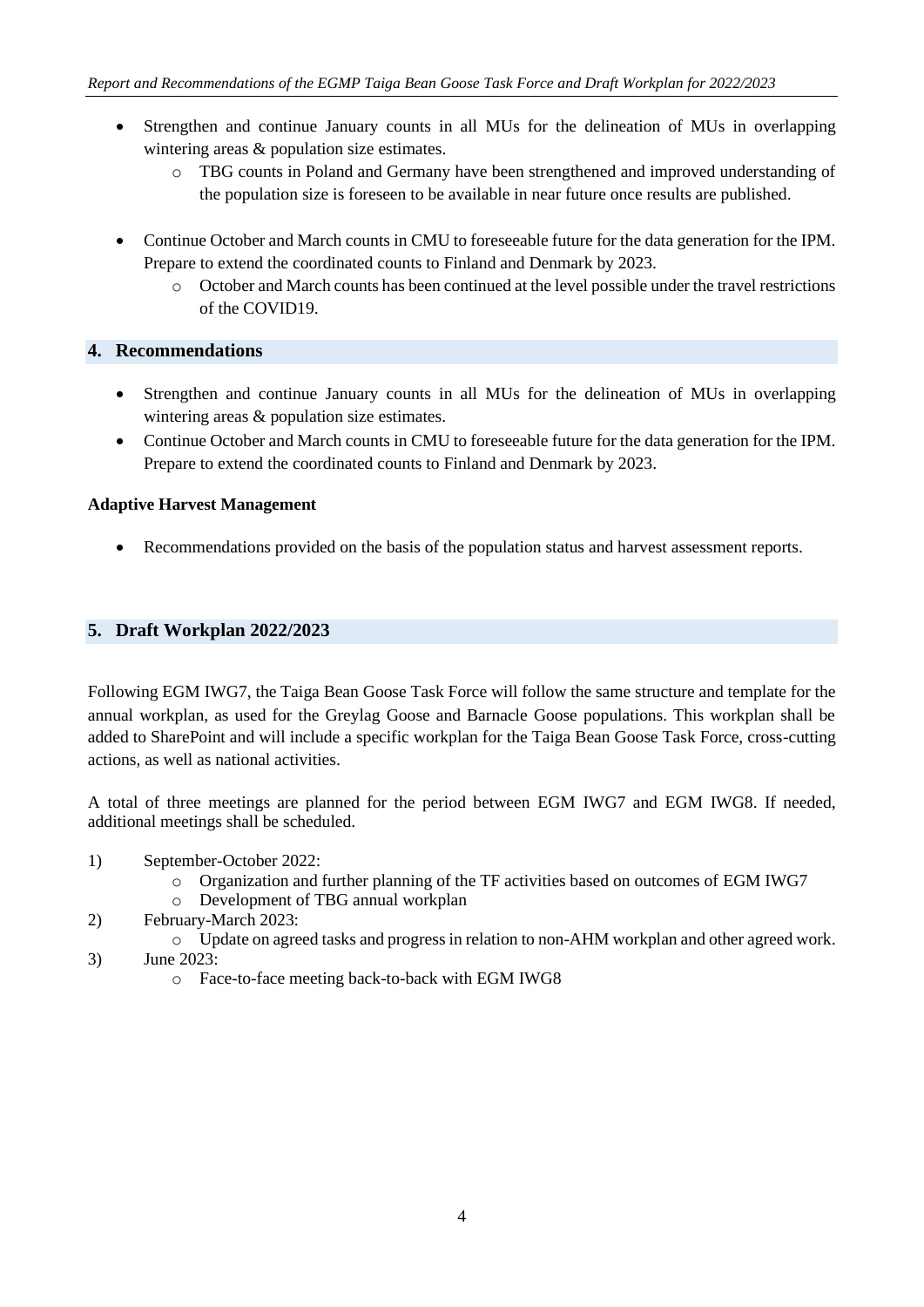# **Annex 1. Members of the Taiga Bean Goose Task Force as of 16.5.2022**

| <b>Country</b>                  | Representative                     | <b>Affiliation</b>                                                                           |  |  |  |
|---------------------------------|------------------------------------|----------------------------------------------------------------------------------------------|--|--|--|
|                                 | <b>Anthony Fox</b>                 | Aarhus University                                                                            |  |  |  |
| Denmark                         | Iben Hove Sørensen                 | Danish Hunters Association                                                                   |  |  |  |
|                                 | <b>Knud Flensted</b>               | <b>BirdLife Denmark</b>                                                                      |  |  |  |
|                                 | Boris Schønfeldt                   | <b>BirdLife Denmark</b>                                                                      |  |  |  |
| Finland                         | Mikko Alhainen<br>(TF Coordinator) | Finnish Wildlife Department                                                                  |  |  |  |
|                                 | Toni Laaksonen                     | Natural Resources Institute Finland (Luke)                                                   |  |  |  |
| Norway                          | <b>Ingunn Tombre</b>               | Norwegian Institute for Nature Research,<br>Department of Arctic Ecology                     |  |  |  |
| Sweden                          | Per Risberg                        | <b>Swedish Environmental Protection Agency</b>                                               |  |  |  |
|                                 | Olesya Petrovych                   | Ministry of Ecology and Natural Resources of<br>Ukraine                                      |  |  |  |
| Ukraine                         | Vasyl Kostiushyn                   | Institute of Zoology NAS of Ukraine, Department<br>of Monitoring and Conservation of Animals |  |  |  |
|                                 | Morag Milne (rep for<br>Scotland)  | <b>Scottish Natural Heritage</b>                                                             |  |  |  |
| <b>United Kingdom</b>           | Rebecca Jones (rep for<br>England) | Natural England                                                                              |  |  |  |
| Wetlands<br>International       | <b>Szabolcs Nagy</b>               | <b>Wetlands International</b>                                                                |  |  |  |
|                                 | Gitte Høj Jensen                   | Aarhus University                                                                            |  |  |  |
|                                 | Fred Johnson                       | Aarhus University                                                                            |  |  |  |
| <b>UNEP/AEWA</b><br>Secretariat | Eva Meyers                         | <b>EGMP</b> Coordinator                                                                      |  |  |  |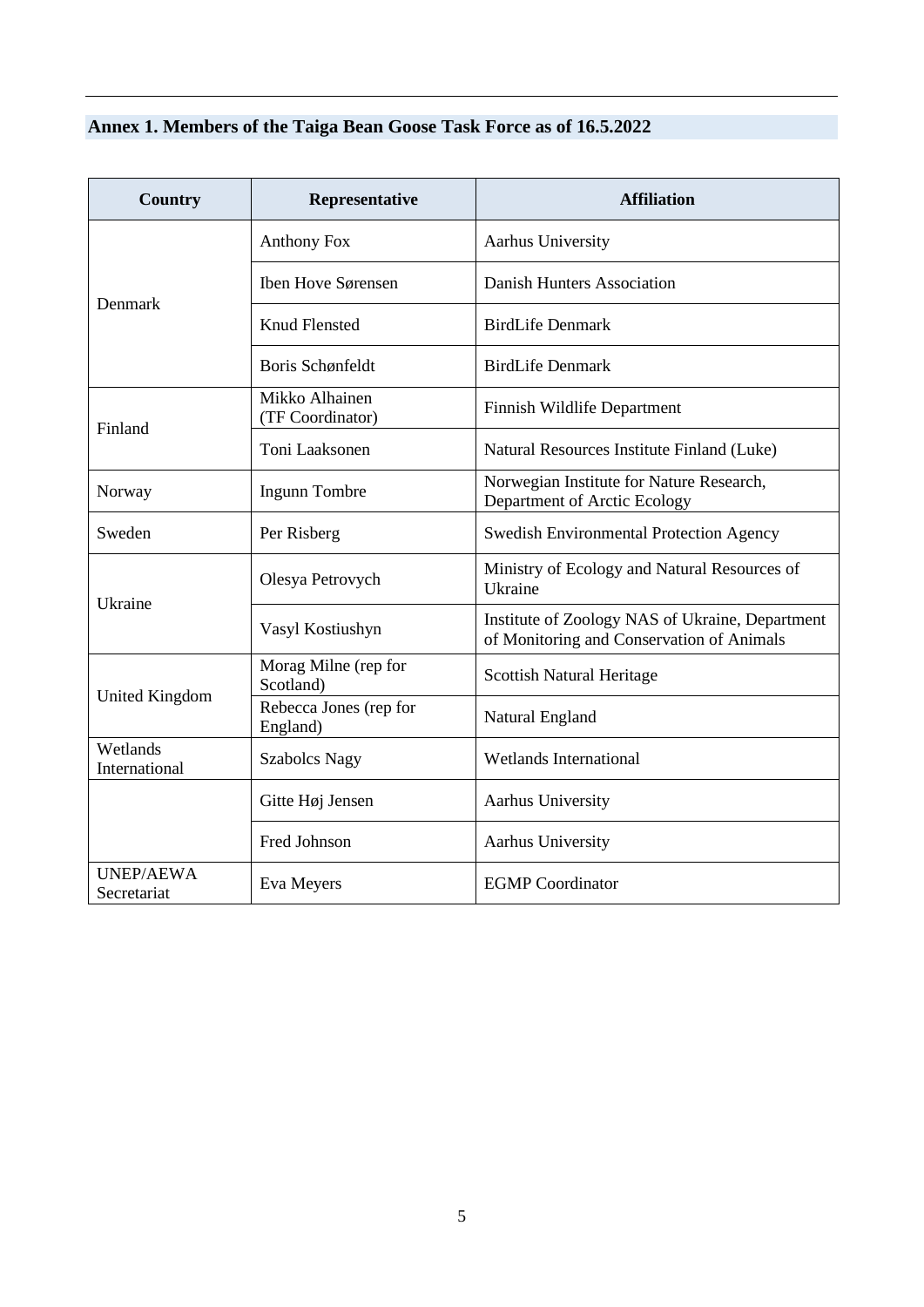# Annex 2. Status of implementation of the non-AHM workplan

|                                                          | Biannual non-AHM Workplan for 2020-2022 for the implementation of the Taiga Bean Goose ISSAP                                                                                                                                                                                                                                                                                                                                                                                                                                                                                                                                                                                                                                                                                                                                                                                                                                                                                                                                                                                                                                                                                                                                                                                                                                                                                                                                                                                                                                                                                                                                                                                                                                                                                                                                                                                                                                                                                                              |                                                                                                                                        |                                                                                                                                                                                                                                                                                                                                                                                                                                                                      |                                                                                                                                                                                                                                                                                                                                                                                                                                                                                                                                   |                                                                                                                                                                                                                                                           |                                                                                                                                                                                                                                                                                                                                                                                                                                                                                                                       |                     |           |  |
|----------------------------------------------------------|-----------------------------------------------------------------------------------------------------------------------------------------------------------------------------------------------------------------------------------------------------------------------------------------------------------------------------------------------------------------------------------------------------------------------------------------------------------------------------------------------------------------------------------------------------------------------------------------------------------------------------------------------------------------------------------------------------------------------------------------------------------------------------------------------------------------------------------------------------------------------------------------------------------------------------------------------------------------------------------------------------------------------------------------------------------------------------------------------------------------------------------------------------------------------------------------------------------------------------------------------------------------------------------------------------------------------------------------------------------------------------------------------------------------------------------------------------------------------------------------------------------------------------------------------------------------------------------------------------------------------------------------------------------------------------------------------------------------------------------------------------------------------------------------------------------------------------------------------------------------------------------------------------------------------------------------------------------------------------------------------------------|----------------------------------------------------------------------------------------------------------------------------------------|----------------------------------------------------------------------------------------------------------------------------------------------------------------------------------------------------------------------------------------------------------------------------------------------------------------------------------------------------------------------------------------------------------------------------------------------------------------------|-----------------------------------------------------------------------------------------------------------------------------------------------------------------------------------------------------------------------------------------------------------------------------------------------------------------------------------------------------------------------------------------------------------------------------------------------------------------------------------------------------------------------------------|-----------------------------------------------------------------------------------------------------------------------------------------------------------------------------------------------------------------------------------------------------------|-----------------------------------------------------------------------------------------------------------------------------------------------------------------------------------------------------------------------------------------------------------------------------------------------------------------------------------------------------------------------------------------------------------------------------------------------------------------------------------------------------------------------|---------------------|-----------|--|
| Western, Central, Eastern 1 & Eastern 2 Management Units |                                                                                                                                                                                                                                                                                                                                                                                                                                                                                                                                                                                                                                                                                                                                                                                                                                                                                                                                                                                                                                                                                                                                                                                                                                                                                                                                                                                                                                                                                                                                                                                                                                                                                                                                                                                                                                                                                                                                                                                                           |                                                                                                                                        | <b>Denmark</b>                                                                                                                                                                                                                                                                                                                                                                                                                                                       | Finland                                                                                                                                                                                                                                                                                                                                                                                                                                                                                                                           | Norway                                                                                                                                                                                                                                                    | Sweden                                                                                                                                                                                                                                                                                                                                                                                                                                                                                                                | Ukraine             | <b>UK</b> |  |
|                                                          | <b>Action/Activity</b>                                                                                                                                                                                                                                                                                                                                                                                                                                                                                                                                                                                                                                                                                                                                                                                                                                                                                                                                                                                                                                                                                                                                                                                                                                                                                                                                                                                                                                                                                                                                                                                                                                                                                                                                                                                                                                                                                                                                                                                    | Western, Central, Eastern 1<br>& Eastern 2 Management Units                                                                            | <b>ISSAP</b> mandate                                                                                                                                                                                                                                                                                                                                                                                                                                                 |                                                                                                                                                                                                                                                                                                                                                                                                                                                                                                                                   |                                                                                                                                                                                                                                                           |                                                                                                                                                                                                                                                                                                                                                                                                                                                                                                                       |                     |           |  |
|                                                          | 1 Establish coordinated Taiga Bean Goose counts in Eastern 1<br>Management Unit, especially in Poland.<br>Target: Functioning annual mid-winter (January) census of Eastern 1<br>Management Unit of Taiga Bean<br>Geese on known key wintering areas (Germany and Poland) to<br>generate population size estimate of<br>the Eastern 1 Population.<br>Development of spring and autumn counts on staging areas to better<br>understand their exposure to hunting<br>at other times of year, further strengthen the population size estimate<br>and to establish a sampling protocol<br>for generating annual age ratios from autumn staging areas.<br>Concrete action points:<br>In close coordination with on-going Taiga Bean Goose<br>a)<br>monitoring project in Germany, a Taiga Bean<br>Goose monitoring in January is established in Poland utilising the<br>existing GPS-data to cover previously<br>unknown wintering sites in the area.<br>b) The Range States of Eastern 1 MU are encouraged to raise<br>funding for a project to cover the costs<br>of monitoring framework establishment in Poland and adjacent areas<br>of neighbouring relevant range states<br>hosting Taiga Bean Goose during the times of the monitoring<br>activities                                                                                                                                                                                                                                                                                                                                                                                                                                                                                                                                                                                                                                                                                                                                                   | Eastern 1 Management Unit<br>Range States<br>(Primarily Poland and Germany)<br>National authorities<br>Bird and hunting organisations. | 1.1.1.Develop and implement international<br>adaptive harvest management framework<br>Obey the principles of sustainable<br>harvest management and decision-making<br>framework for harvest management as<br>described in the revised AEWA Guidelines<br>for sustainable harvest of migratory<br>waterbirds adopted by MOP6. Obtain<br>accurate estimates of (sub) population<br>size, and robust demographic and harvest<br>data                                    | N/A                                                                                                                                                                                                                                                                                                                                                                                                                                                                                                                               | <b>NA</b>                                                                                                                                                                                                                                                 |                                                                                                                                                                                                                                                                                                                                                                                                                                                                                                                       | <b>NA</b>           |           |  |
|                                                          | 2 Strengthen the harvest bag recording<br>Target: Reliable Bean Goose harvest data with estimated Taiga Bean<br>Goose proportion will be provided within the schedule of the annual<br>decision-making process of the EGM IWG.<br>Harvest bag recording shall cover regular hunting, conditional hunting<br>and derogation shooting with the possibility to differentiate between<br>forms of harvest<br>Concrete action point:<br>Further develop or establish (electronic, citizen science-based) harvest<br>bag recording system for waterbirds (focus on geese) with possibility<br>to collect samples (pictures, beads) for sub-species and age ratio<br>determination by end of 2021.                                                                                                                                                                                                                                                                                                                                                                                                                                                                                                                                                                                                                                                                                                                                                                                                                                                                                                                                                                                                                                                                                                                                                                                                                                                                                                               | authorities and hunting NGO's of<br>those range states that lack the<br>capacity to provide data annually.                             | National hunting and conservation 1.1.1.Develop and implement international<br>adaptive harvest management framework.<br>Obey the principles of sustainable harvest<br>management and decision-making<br>framework for harvest management as<br>described in the revised AEWA Guidelines<br>for sustainable harvest of migratory<br>waterbirds adopted by MOP6. Obtain<br>accurate estimates of (sub) population<br>size, and robust demographic and harvest<br>data | Mandatory harvest bag recording in<br>place which relates the annual harvest<br>to geography. Sub-species<br>determination of shot heads has been<br>started in close collaboration with the<br>hunting organisation and progressing.<br>Head and DNA-sample (IHS: ?)<br>collection from previous seasons is<br>under analysis. We currently do not<br>derive enough data to help with<br>determining age ratios in the hunting<br>bag.                                                                                           | Mandatory harvest bag recording in<br>place. Sub-species and age ratio data<br>collected by voluntary picture<br>collection, which is foreseen to be<br>developed further. Head and DNA-<br>sample collection from previous<br>seasons is under analysis. | Taiga Bean Geese are rarely shot  Ongoing process, aiming at<br>in Norway (abundance very low). better information available<br>An estimation of the population size after the summer<br>in Norway is based on monitoring<br>on the breeding grounds (by<br>researchers from Nord University)<br>in a limited area in Mid-Norway<br>(Børgefjell) where droppings are<br>sampled for DNA-analyses. This<br>information has revealed population<br>size (for the area) adult survival<br>rates and reproductive success |                     |           |  |
|                                                          | 3 Increase number of GPS tagged and neck collared Taiga Bean<br>Goose<br>Target: Minimum of 40 GPS deployed annually both in Western &<br>Central and Eastern 1&2, totalling at least 80 GPS tagged Taiga Bean<br>Goose annually and 160 by the end 2022<br>Deploy neck collars to all captured Taiga Bean Geese for which GPS<br>is not available<br>Objective is to provide information on:<br>migration routes & timing and estimation of monitoring coverage<br>to enable improvement of monitoring framework to estimate the<br>population size in each of the Management Units. Focus on Western<br>and Eastern 1 MU:<br>breeding distribution of the population between the Range States<br>and breeding success estimation. Focus on Central MU and<br>survival rates to assess the viability of the population. All MU's.<br>It shall be noted that for scientifically robust estimation of above-<br>mentioned points requires a sample of several hundred GPS-tagged<br>birds which are captured as a random sample optimally in the<br>wintering areas. This can be seen as a 5-year goal to provide<br>information for the forthcoming update of the Taiga Bean Goose<br>ISSAP in 2025. With annual tagging of at least 80 Taiga Bean Geese<br>would lead to total of at least 400 tagged birds during 5-year period.<br>Concrete action points:<br>a) Explore research funding for<br>1) the opportunities to strengthen international co-operation on TBG at<br>respective MU:<br>2) the purchase on average at least 6 GPS tags annually at each<br>range state to be provided for scientists who are capable of catching<br><b>TRG</b><br>The Range states are encouraged to establish multi-stakeholder<br>funding framework for the purchase of the GPS tags involving nature,<br>bird and hunting NGO's and their funding instruments as well as<br>corporations and individuals willing to sponsor GPS tagging for<br>example in the form of an 'adopt a Taiga Bean Goose' campaign. | All Range States of TBG.<br>National authorities<br>Bird and hunting organisations                                                     | 1.1.1.Develop and implement international<br>adaptive harvest management framework.<br>Obey the principles of sustainable harvest<br>management and decision-making<br>framework for harvest management as<br>described in the revised AEWA Guidelines<br>for sustainable harvest of migratory<br>waterbirds adopted by MOP6. Obtain<br>accurate estimates of (sub) population<br>size, and robust demographic and harvest<br>data                                   | telemetry-collar tagged birds from<br>earlier studies are still providing data<br>Applications for funding for further<br>marking have been unsuccesful in<br>securing funding. We also still have<br>aspirations to mark large numbers of<br>birds annually with conventional plastic<br>collars in order to generate data on<br>annual adult survival and age specific<br>fecundity. Although "low-tech" this also<br>requires regular capture of and marking<br>of individuals which are also expensive<br>in terms of funding | None, although a number of previously During 2019 and 2020 Finland has had GPS-tags may be put on some<br>55 GPS tags and 59 individuals has<br>been fanged. Some GPS fags will<br>probably be deployed on 2022.                                          | individuals in North Norway<br>(Finnmark) if snow conditions at the<br>places where catching is possible<br>allow it. Activities are conducted by<br>Birdlife Norway, Output will be<br>commulcated with FGMF                                                                                                                                                                                                                                                                                                         | No funding for 2022 |           |  |